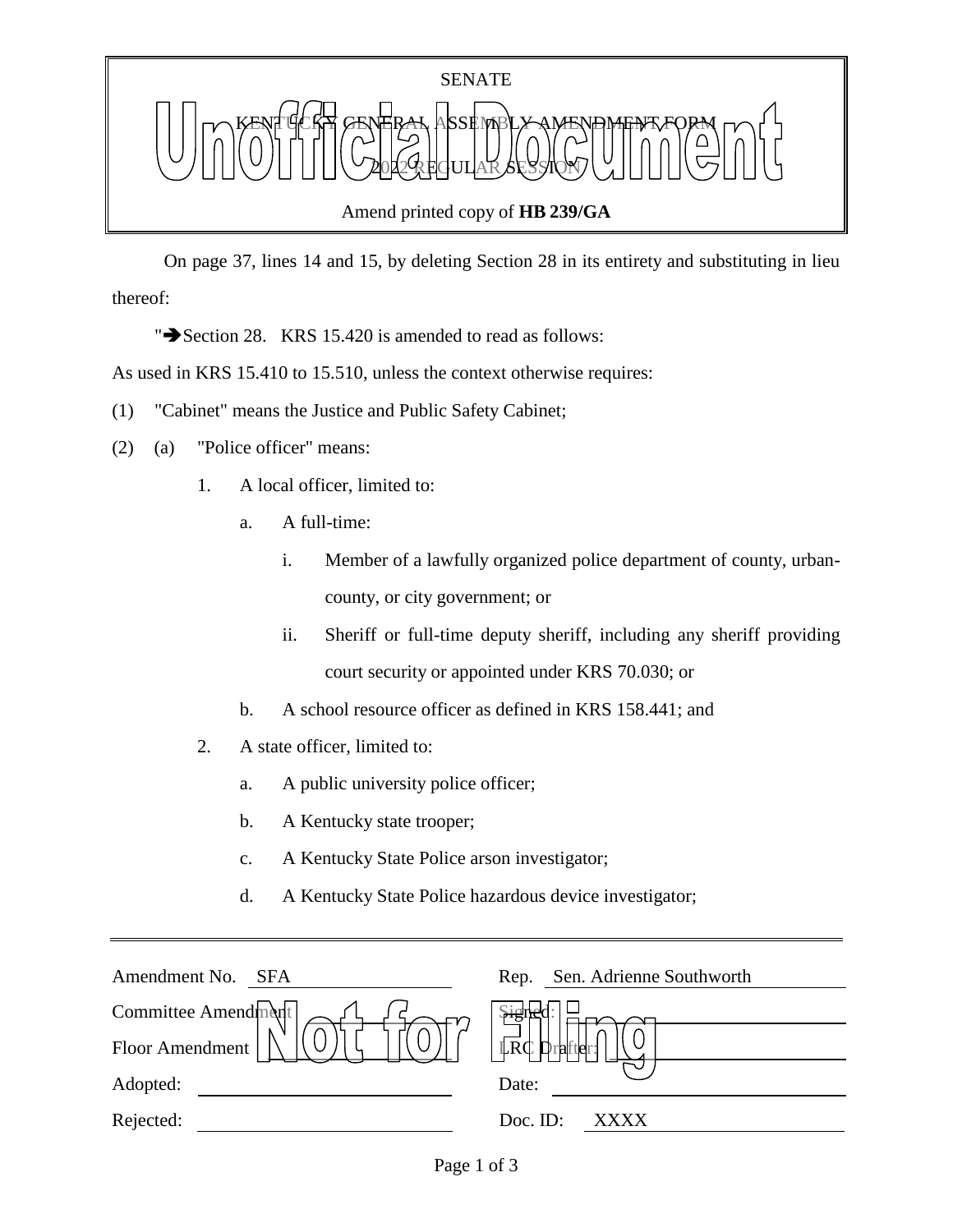$\text{SENA}[\mathbb{E} | \mid_{\mathsf{T}} \frown \bigcap_{\mathsf{S}} \mathsf{G}] \frown \bigcup_{\mathsf{S}} \bigcap_{\mathsf{S}} \bigcap_{\mathsf{S}} \bigcap_{\mathsf{S}} \bigcap_{\mathsf{S}} \bigcap_{\mathsf{S}} \mathsf{G} \mathsf{G} \bigcap_{\mathsf{S}} \mathsf{G} \mathsf{G} \bigcap_{\mathsf{S}} \mathsf{G} \bigcap_{\mathsf{S}} \mathsf{G} \bigcap_{\mathsf{S}} \mathsf{G} \bigcap_{\mathsf{S}} \mathsf{G} \bigcap_{\mathsf{S}} \mathsf{G} \big$ Sbufhworth  $2022$  REGULAR SESSION DOLLOURED DO COURT TO CHARLED.  $\chi_{\rm{H}}$ 

Amend printed copy of **HB 239/GA**

- e. A Kentucky State Police legislative security specialist;
- f. A Kentucky vehicle enforcement officer;
- g. A Kentucky Horse Park mounted patrol officer, subject to KRS  $15.460(1)(f);$
- h. A Kentucky state park ranger, subject to KRS 15.460(1)(f);
- i. An agriculture investigator;
- j. A charitable gaming investigator;
- k. An alcoholic beverage control investigator;
- l. An insurance fraud investigator;
- m. An Attorney General investigator; and
- n. A Kentucky Department of Fish and Wildlife Resources conservation officer, subject to KRS 15.460(1)(e);

who is responsible for the prevention and detection of crime and the enforcement of the general criminal laws of the state;

- (b) "Police officer" does not include any sheriff who earns the maximum constitutional salary for this office *or who is not certified pursuant to KRS 15.380*, any special deputy sheriff appointed under KRS 70.045, any constable, deputy constable, district detective, deputy district detective, special local peace officer, auxiliary police officer, or any other peace officer not specifically authorized in KRS 15.410 to 15.510;
- (3) "Police department" means the employer of a police officer;
- (4) "Retirement plan" means a defined benefit plan consisting of required employer contributions pursuant to KRS 61.565, 61.702, or any other provision of law;
- (5) "Unit of government" means any city, county, combination of cities and counties, public university, state agency, local school district, or county sheriff's office of the